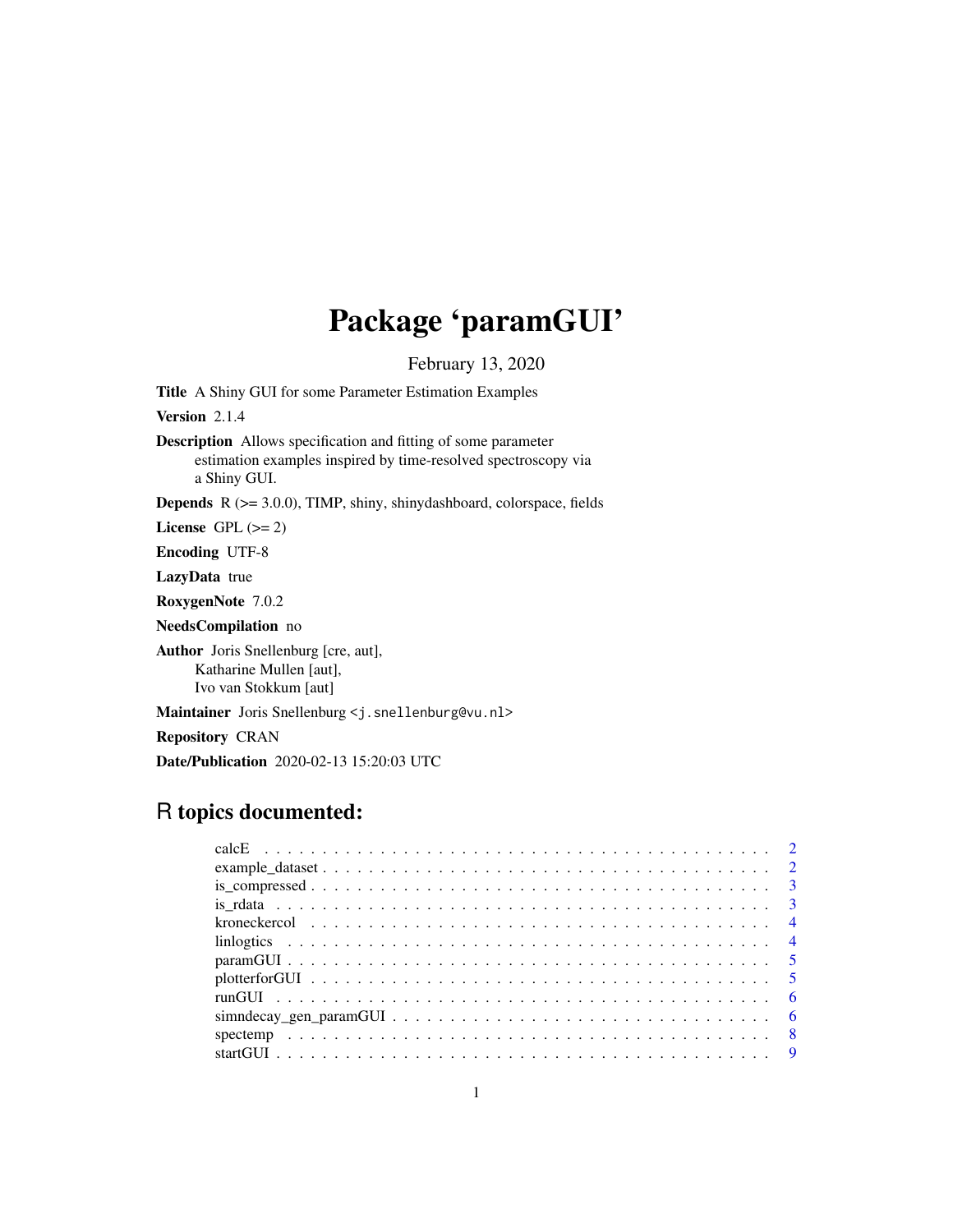#### <span id="page-1-0"></span> $\blacksquare$

calcE *Calculates a matrix in which each column is a skewed Gaussian*

#### Description

Calculates a matrix in which each column is a skewed Gaussian. Like calcEhiergaus from TIMP package but uses a vector not a list of parameter estimates.

#### Usage

calcE(theta, lambda)

#### Arguments

| theta  | vector of parameter estimates           |
|--------|-----------------------------------------|
| lambda | wavelengths at which to calculate model |

#### Value

matrix

example\_dataset *This is data to be included in my package*

#### Description

Dispersion corrected time-resolved transient-absoprtion data of the peridinin chlorophyll protein (PCP) excited with 490 nm laser light from the publication of Stokkum et.al. (2009)

#### Author(s)

Ivo van Stokkum <i.h.m.van.stokkum@vu.nl>

#### References

<https://dx.doi.org/10.1016/j.chemphys.2008.10.005>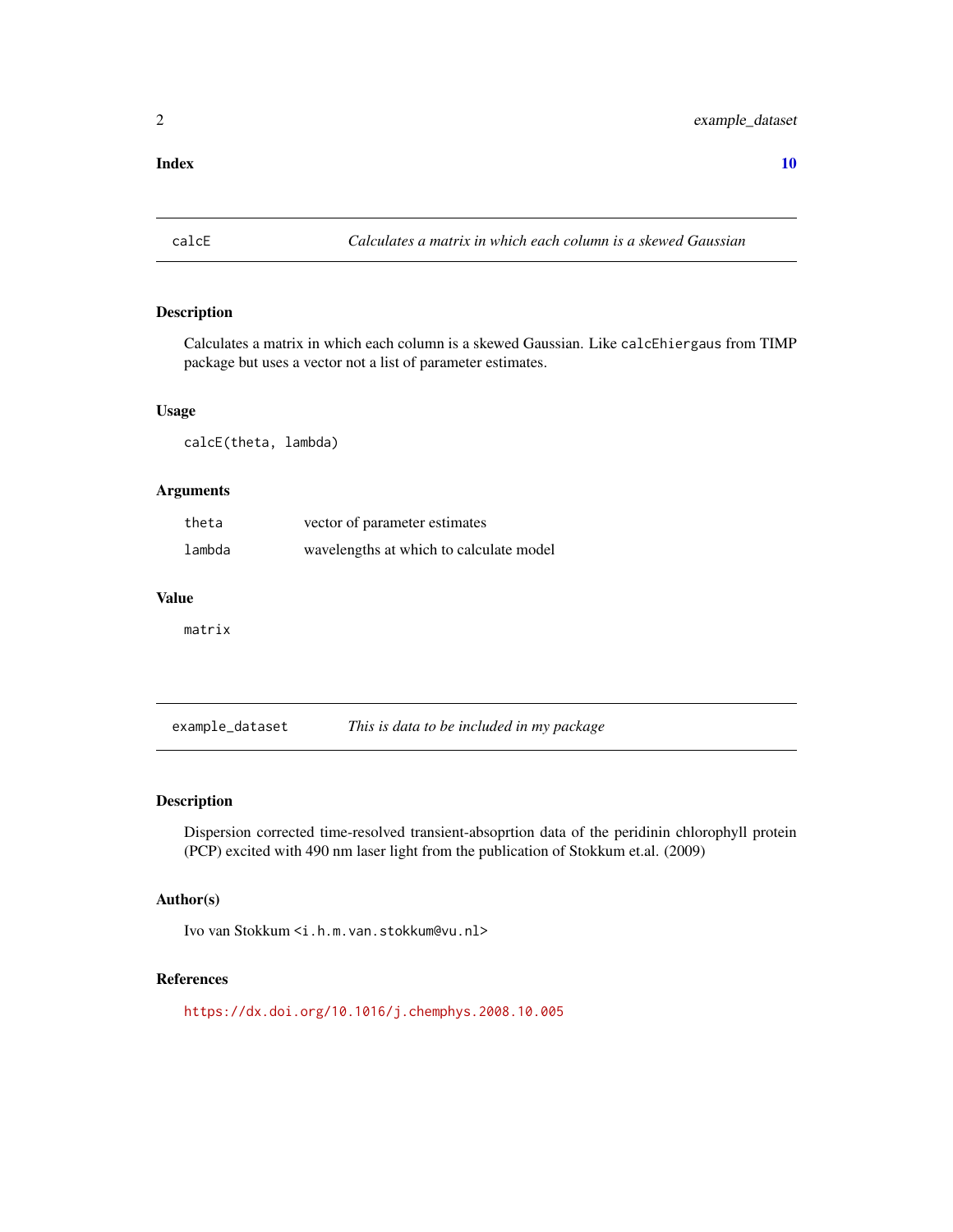<span id="page-2-0"></span>is\_compressed *is\_compressed*

#### Description

Helper function for is\_rdata, checks if the file is a compressed (gzip) file. Does not (yet) check for bzip2 or xz compression.

#### Usage

```
is_compressed(filename, magic.number = as.raw(c("0x1f", "0x8b")))
```
#### Arguments

| filename     | The filename of the file to test for magic compression codes                             |
|--------------|------------------------------------------------------------------------------------------|
| magic.number | The magic numbers in as a vector of strings with the hexidecimal numbers (e.g.<br>"0x1f" |

#### Value

boolean, TRUE if the file is compressed

| is rdata<br>is_rdata |
|----------------------|
|----------------------|

#### Description

Checks a file is a rdata file by inspecting the file for so called magic bytes

#### Usage

```
is_rdata(filename)
```
#### Arguments

filename The filename of the file to test if it is an rdata file

#### Value

boolean, TRUE if the file is an rdata file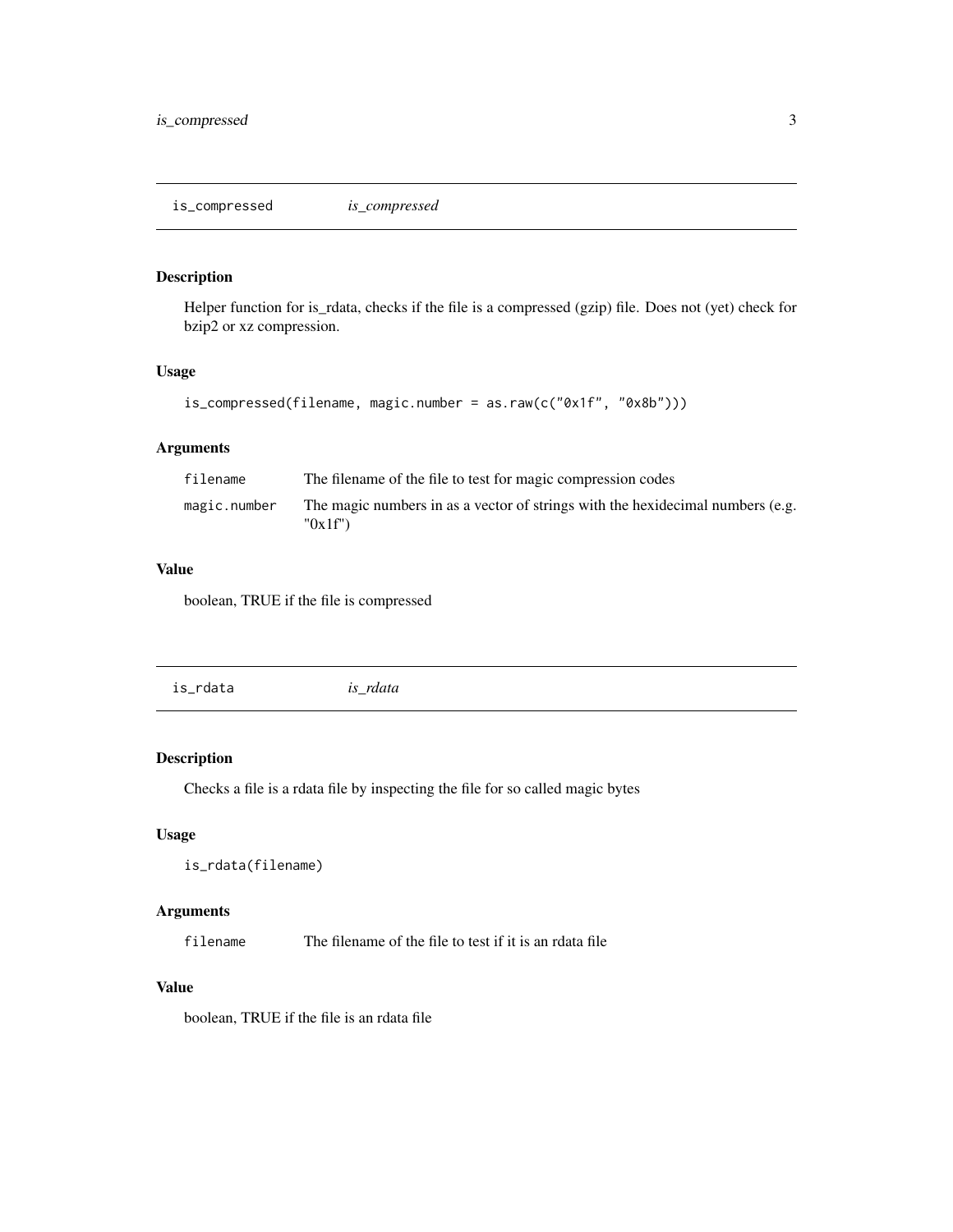<span id="page-3-0"></span>

#### Description

The column-wise kronecker product is also called the Khatri–Rao product

#### Usage

kroneckercol(A, B)

#### Arguments

|   | numerical matrix |
|---|------------------|
| R | numerical matrix |

#### Value

column-wise kronecker product of A and B

| linlogtics | Generate linlog tics for a linear-logarithmic axis |
|------------|----------------------------------------------------|
|            |                                                    |

#### Description

Generate linlog tics for a linear-logarithmic axis

#### Usage

```
linlogtics(x, mu, alpha)
```
#### Arguments

| x     | values for which to calculate a linlog axis |
|-------|---------------------------------------------|
| mu    | center of axis in the orginal x axis        |
| alpha | linear part                                 |

#### Value

Returns matrix with new x values in first column and the corresponding labels in the second column.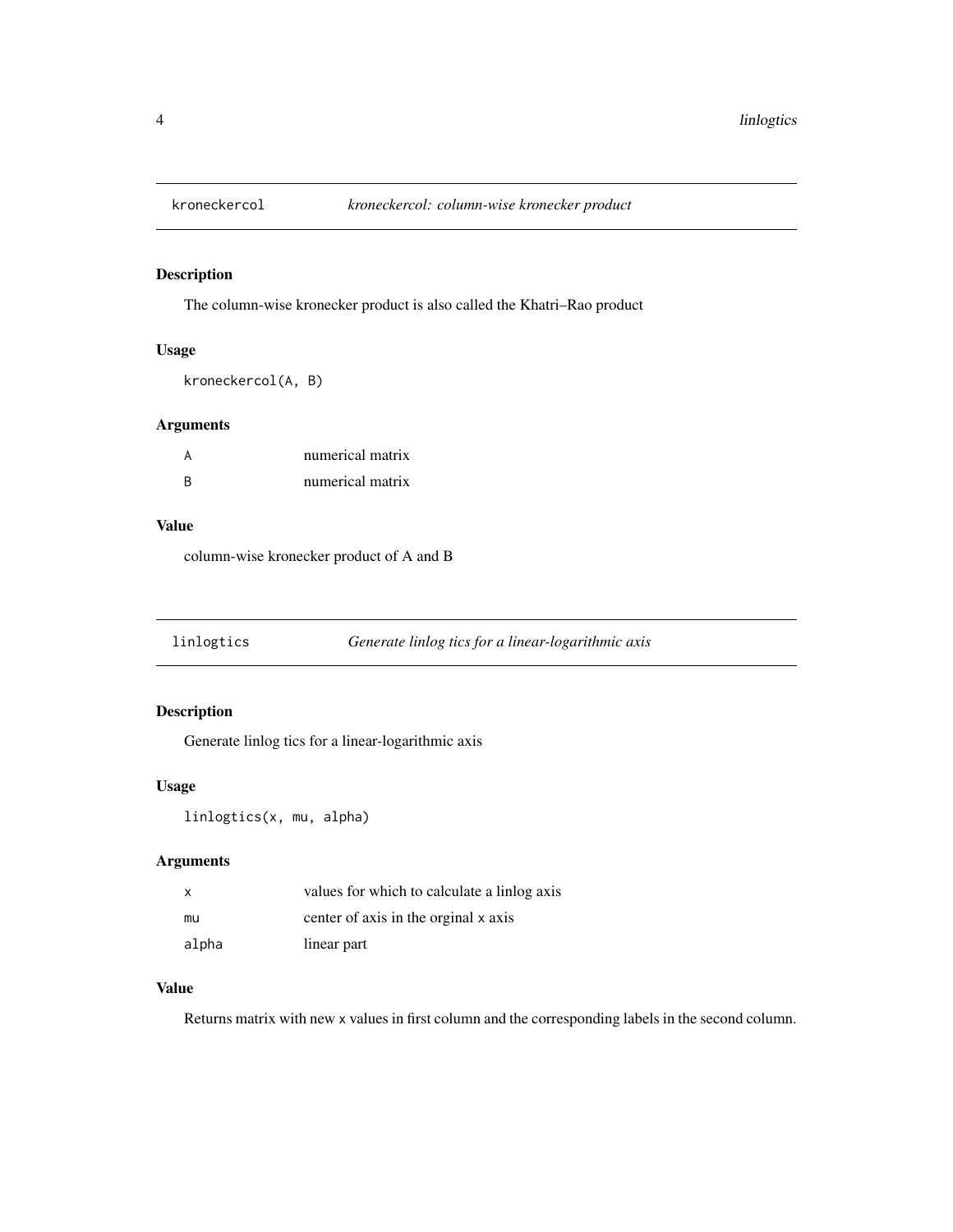<span id="page-4-0"></span>paramGUI *paramGUI*

#### Description

paramGUI

plotterforGUI *Master plot function for paramGUI*

#### Description

Master plot function for paramGUI

#### Usage

```
plotterforGUI(
 modtype = "kin",
 X = matrix(),
 data,
 model,
 theta = vector(),
 result,
 lin = NA,mu = 0,
 guessIRF = FALSE
)
```
#### Arguments

| modtype  | either 'kin', 'spec' or 'spectemp'                                      |
|----------|-------------------------------------------------------------------------|
| X        | matrix of conditionally linear parameters, if any                       |
| data     | object of class dat containing data                                     |
| model    | object of class dat containing data                                     |
| theta    | object of class the ta containing parameters                            |
| result   | object returned by fitModel or in the case modtype== 'spectemp', by nls |
| lin      | The linear range for the concentration plot                             |
| mu       | The center of the lin-log axis is lin is specified                      |
| guessIRF | Boolean to indicate whether to try and guess the location of the IRF    |

#### Value

graphics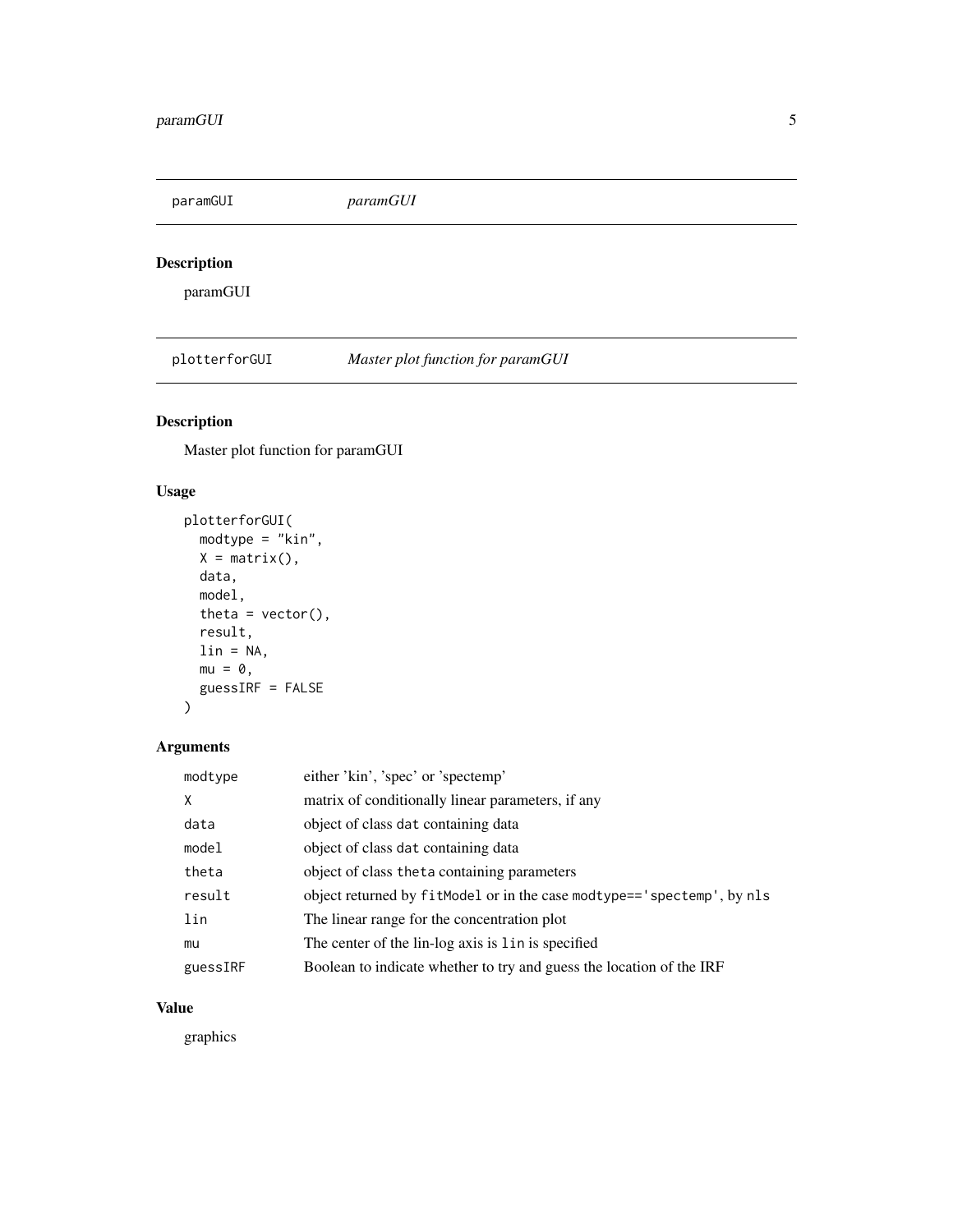<span id="page-5-0"></span>

#### Description

Runs the shiny paramGUI app.

#### Usage

runGUI()

#### Examples

## Not run: runGUI()

## End(Not run)

simndecay\_gen\_paramGUI

*Simulate data*

#### Description

Calculates an object of class 'kin'. <TODO>

#### Usage

```
simndecay_gen_paramGUI(
 kinpar,
  tmax,
 deltat,
  specpar = vector(),lmin,
  lmax,
 deltal,
  sigma,
  irf = FALSE,irfpar = vector(),seqmod = FALSE,
  dispmu = FALSE,
 nocolsums = FALSE,
  disptau = FALSE,
 param = list(),
```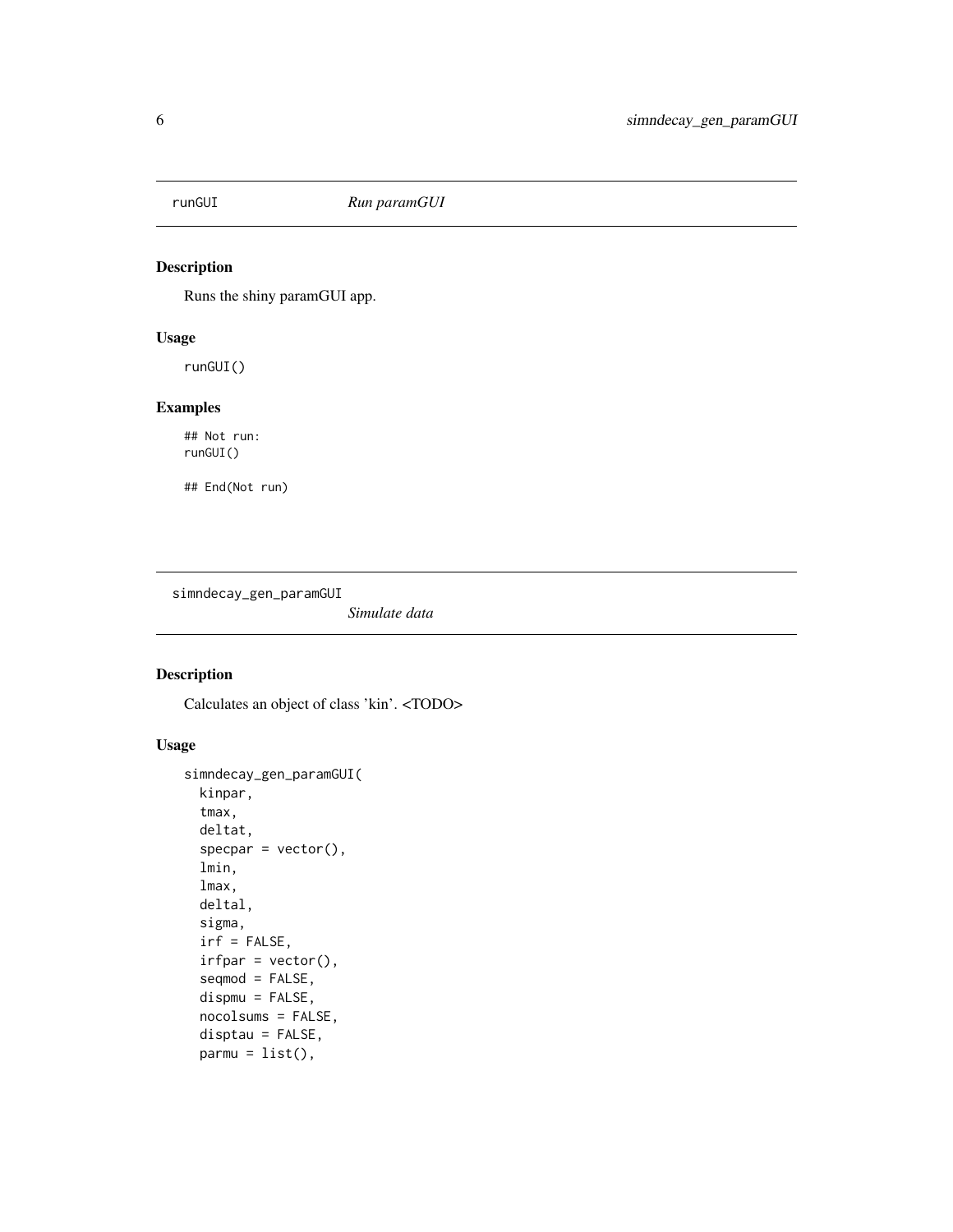```
partau = vector(),lambdac = 0,
 fullk = FALSE,kmat = matrix(),jvec = vector(),
  specfun = "gaus",
 nupow = 1,
 irffun = "gaus",
 kinscal = vector(),
 lightregimespec = list(),
  specdisp = FALSE,
  spectis <i>ppar</i> = list(),parmufunc = "exp",
 specdispindex = list(),
  amplitudes = vector(),
  specref = 0,nosiminfo = TRUE
\mathcal{L}
```
#### Arguments

| kinpar    | vector of rate constants                                    |
|-----------|-------------------------------------------------------------|
| tmax      | last time point                                             |
| deltat    | time step                                                   |
| specpar   | vector of spectral parameters for location, width, skewness |
| lmin      | minimum wavelength (nm)                                     |
| lmax      | maximum wavelength (nm)                                     |
| deltal    | wavelength step                                             |
| sigma     | noise level                                                 |
| irf       | logical for IRF usage                                       |
| irfpar    | vector of IRF parameters for location, width                |
| seqmod    | logical for sequential model                                |
| dispmu    | logical for dispersion of IRF location mu                   |
| nocolsums | logical for <todo></todo>                                   |
| disptau   | logical for dispersion of IRF width tau                     |
| parmu     | vector of dispersion parameters for IRF location mu         |
| partau    | vector of dispersion parameters for IRF width tau           |
| lambdac   | center wavelength for dispersion                            |
| fullk     | logical for full K matrix                                   |
| kmat      | K matrix                                                    |
| jvec      | input vector                                                |
| specfun   | function for spectral shape                                 |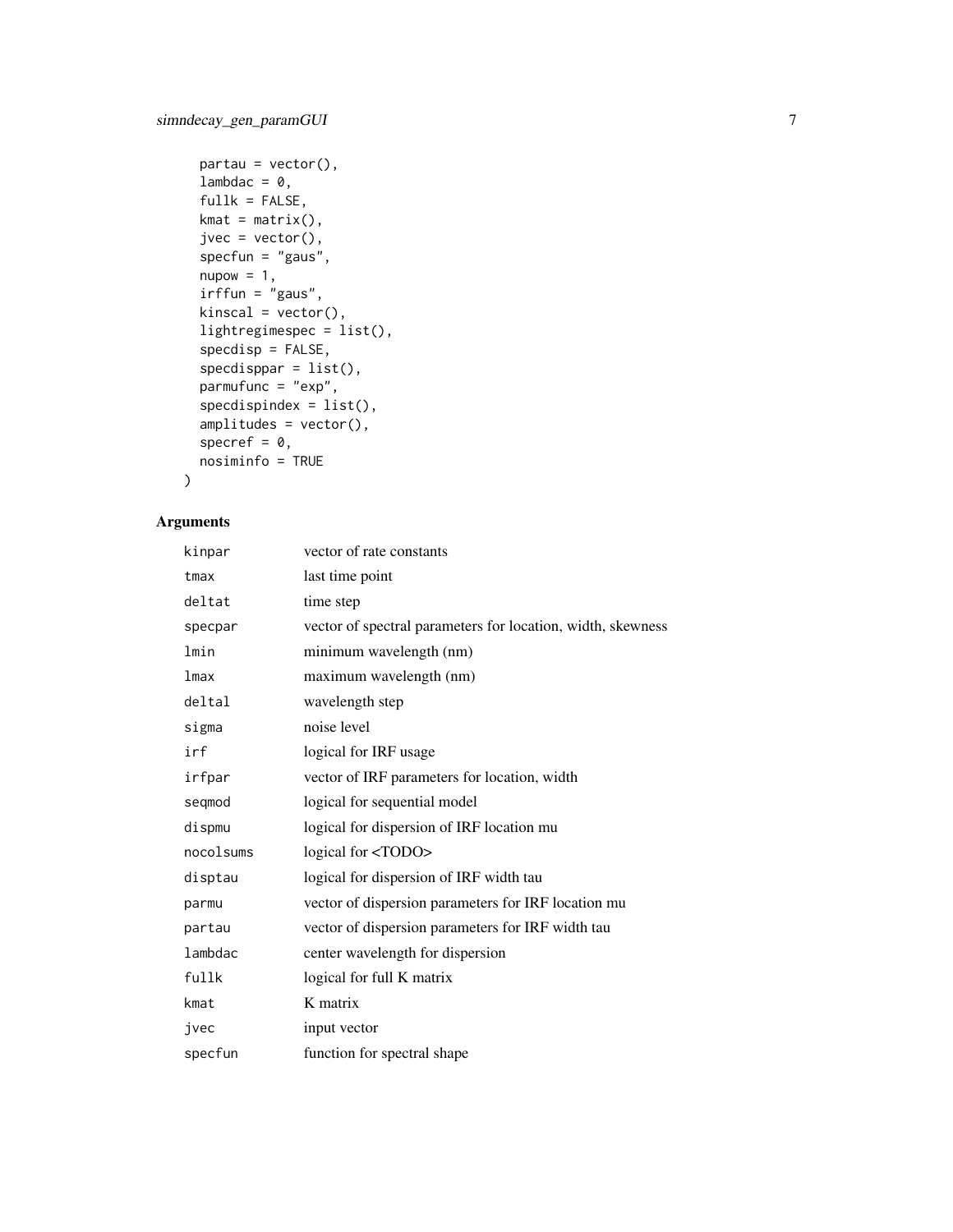<span id="page-7-0"></span>8 spectemp and the spectemp of the spectemp of the spectemp of the spectemp of the spectemp of the spectemp of the spectemp of the spectemp of the spectemp of the spectemp of the spectemp of the spectemp of the spectemp of

| nupow           | power of nu in spectral model                            |
|-----------------|----------------------------------------------------------|
| irffun          | function for IRF                                         |
| kinscal         | vector of kinetic scaling parameters                     |
| lightregimespec |                                                          |
|                 | $<$ TODO $>$                                             |
| specdisp        | logical for dispersion parameters of spectral parameters |
| specdisppar     | vector of dispersion parameters of spectral parameters   |
| parmufunc       | $<$ TODO $>$                                             |
| specdispindex   | $<$ TODO $>$                                             |
| amplitudes      | amplitudes of components                                 |
| specref         | $<$ TODO $>$                                             |
| nosiminfo       | logical for hiding simulation information                |

#### Value

an object of class 'kin'

#### Author(s)

Katharine M. Mullen Ivo H. M. van Stokkum

spectemp *Spectrotemporal model*

Description Spectrotemporal model

```
spectemp(sim, model, iter, kroncol = FALSE, lin = NA, l_posk = FALSE)
```
#### Arguments

Usage

| sim       | object of class dat representing data                                                                                                                              |
|-----------|--------------------------------------------------------------------------------------------------------------------------------------------------------------------|
| model     | object of class dat representing a model                                                                                                                           |
| iter      | integer number of iterations                                                                                                                                       |
| kroncol   | object of class logical that is TRUE if the kroneckcol function should be used<br>to formulate the model and FALSE if the standard kronecker is to be used instead |
| lin       | defines the range to plot linearly (from $-lin$ to $+lin$ )                                                                                                        |
| $1$ _posk | object of class logical indicating whether positivity constraints are enforced<br>on the rate parameters                                                           |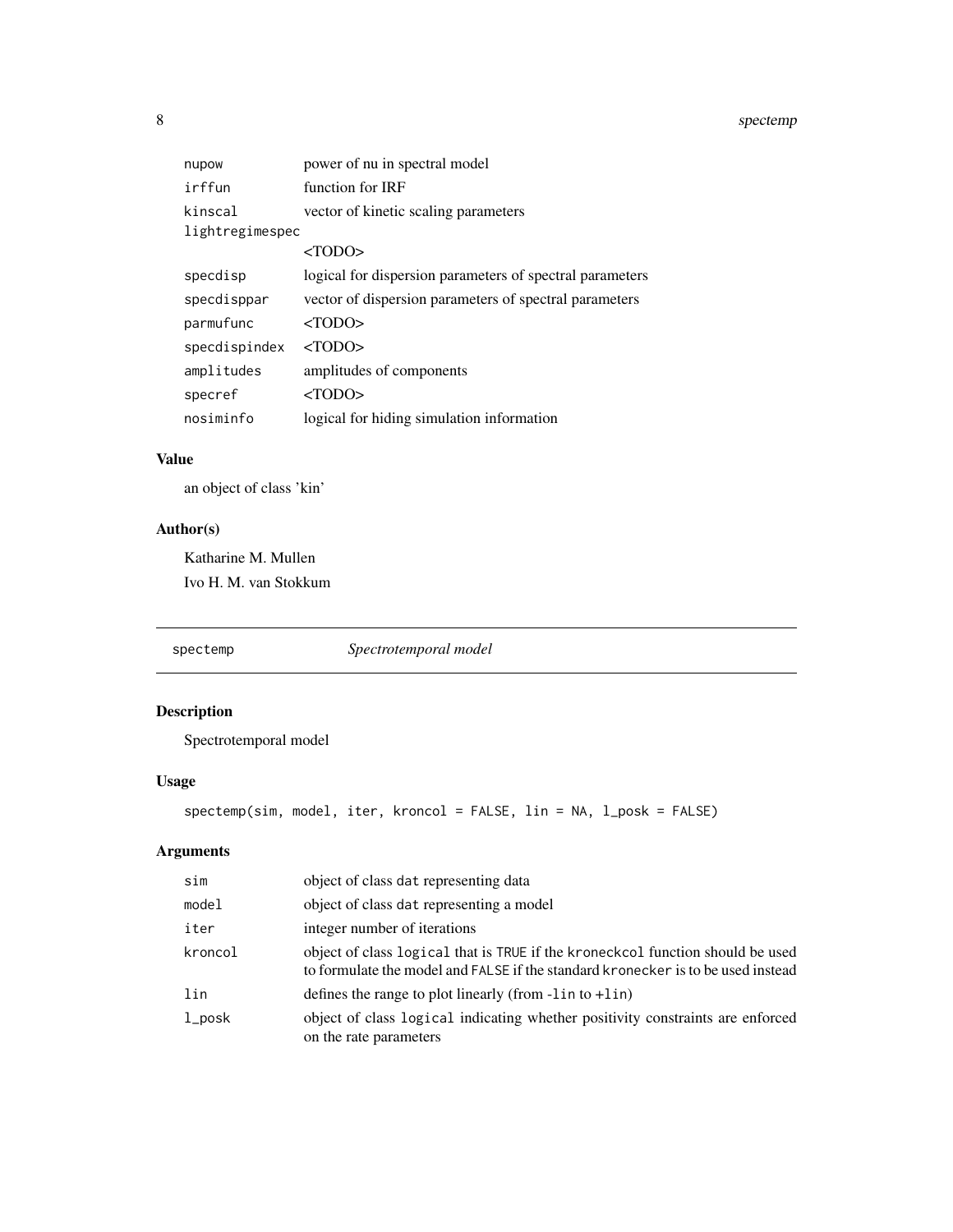<span id="page-8-0"></span>

### Description

The same as runGUI(), starts the shiny paramGUI app.

### Usage

startGUI()